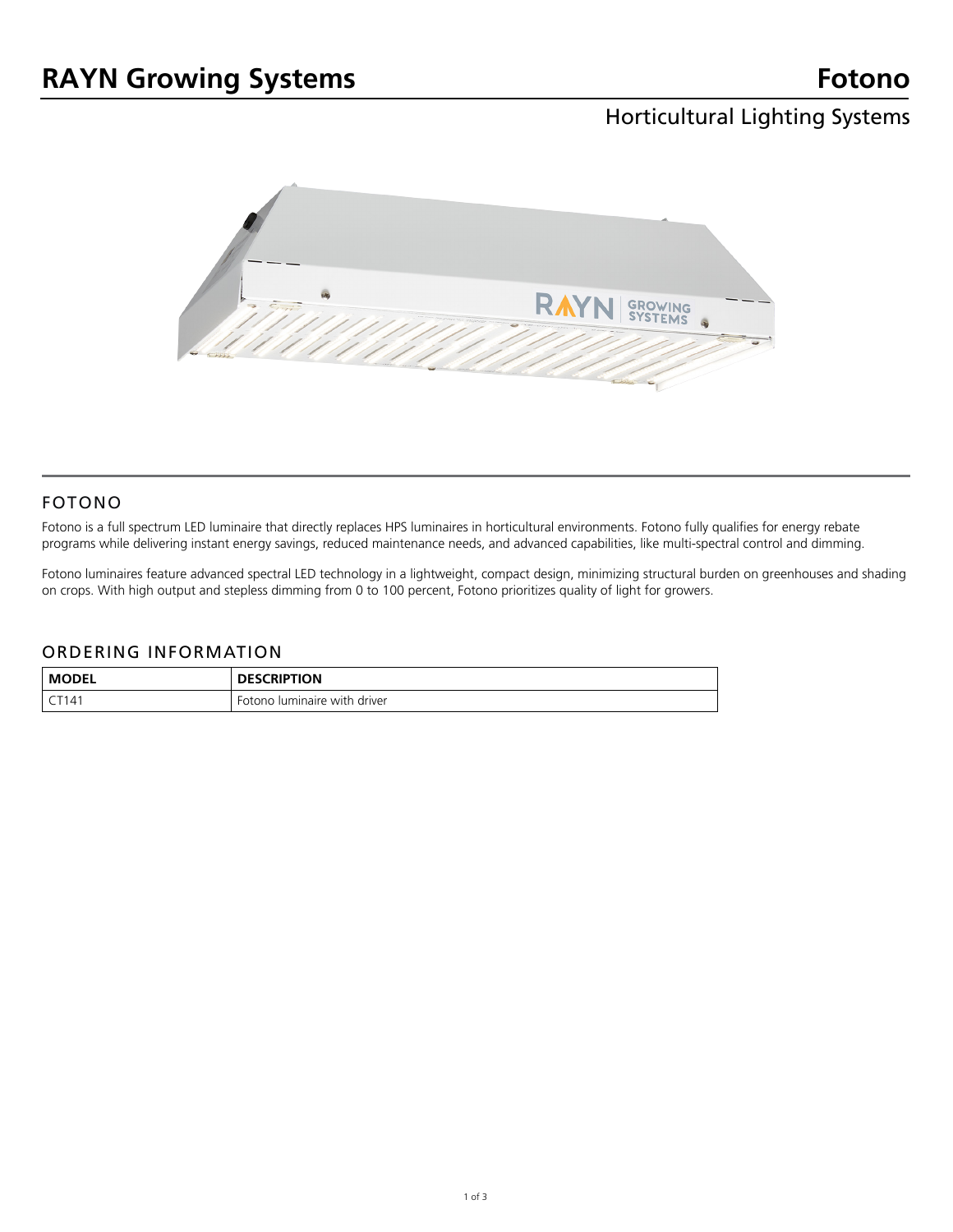### SPECIFICATIONS

| <b>MODEL</b> | umol/s | umol/J               | $-$<br>``  | Power (W) |
|--------------|--------|----------------------|------------|-----------|
| $14^{\circ}$ | 250    | $\sim$ $\sim$<br>ے ۔ | 2700-5000K | 595       |

## PRODUCT FEATURES

- Ideally suited for supplemental lighting as a daylight analog in greenhouse applications
- Industry leading performance
- Replaces a 1000 W DE HPS luminaire
- Patented tunable spectrum
- Natural white light
- IP68 life safety thermal solution
- Powder coated aluminum housing
- Made in the USA

## PHYSICAL AND ELECTRICAL INFORMATION

- Input power: 600 W maximum
- Input voltage / current: 120 V / 5 A; 240 V / 3 A; 277 V / 2.2 A
- Dimensions: 20 x 10 x 5 in
- Weight: 12 lb
- Light source: LED
- Efficacy: 2.2 μmol/J
- PPF: >1,250 μmol/s
- Mounting height: > 36 in
- Dimming: 0–10 V
- Lifetime per TM21: L70: 80K hours, L90: 50K hours

### ENVIRONMENTAL INFORMATION

- 0°–110°F ambient temperature
- 0–100% relative humidity, including condensing
- Thermal managment: Patented IP68 Active

### **Regulatory and Compliance**

- CSA C22.2 NO 250.0-08 Luminaires
- UL 1598 Luminaires
- UL 8800 Outline for Horticultural Lighting Equipment
- UL 8750 Standard for Light Emitting Diode (LED) Equipment for use in Lighting Products
- CSA C22.2 NO. 250.13-14 Light Emitting Diode (LED) Equipment for Lighting Applications